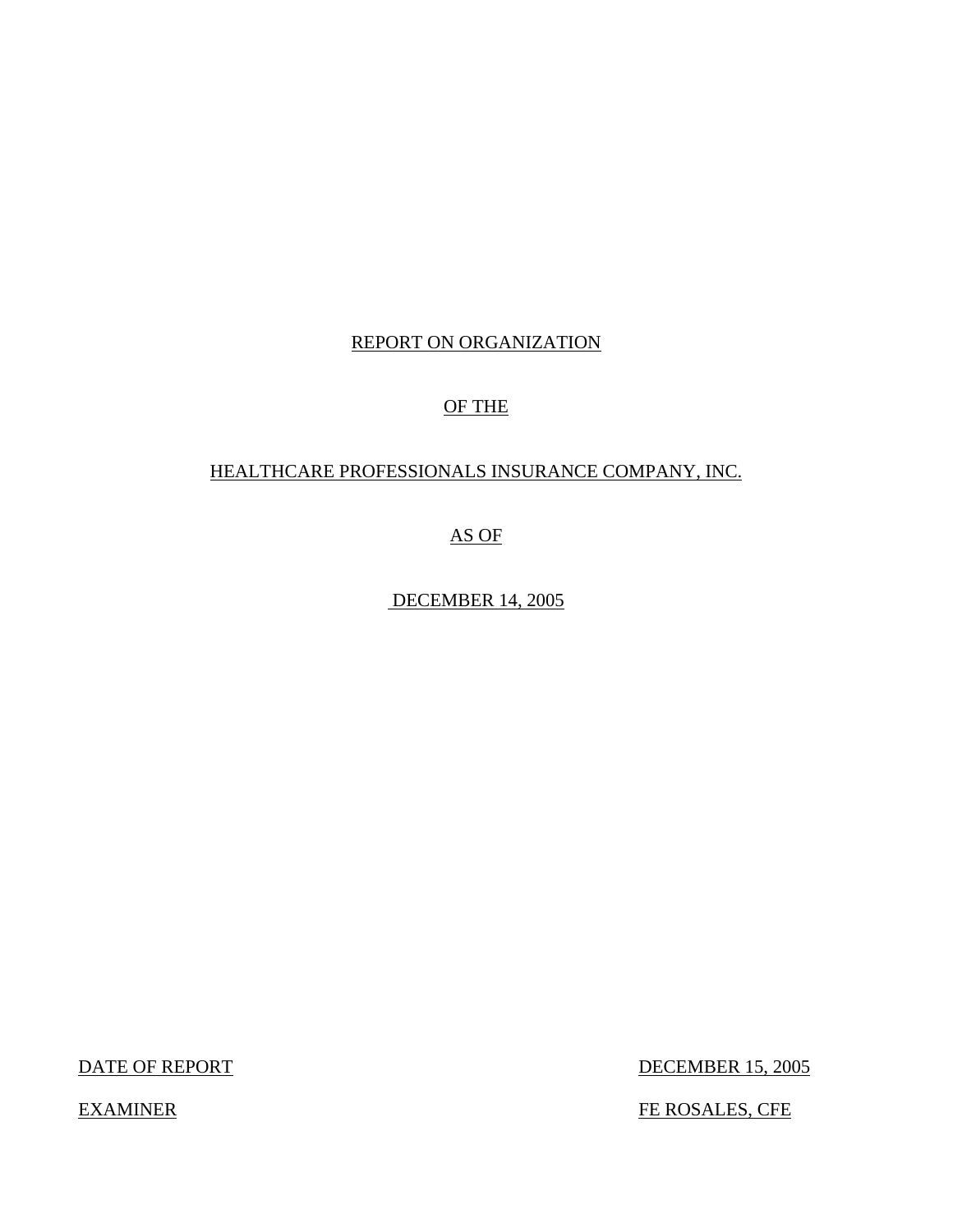# TABLE OF CONTENTS

| <b>ITEM NO.</b> |                                                       | PAGE NO.       |
|-----------------|-------------------------------------------------------|----------------|
| 1.              | Scope of examination                                  | 2              |
| 2.              | Incorporation                                         | $\overline{2}$ |
| 3.              | Capitalization and subscription                       | 4              |
| 4.              | <b>Balance</b> sheet                                  | 5              |
| 5.              | Authorization powers and minimum capital required     | 6              |
| 6.              | <b>Affiliated Group</b>                               | 6              |
| 7.              | Management, general services and facilities agreement | 7              |
| 8.              | Minimum capital investments                           | 8              |
| 9.              | Custodial agreement                                   | 9              |
|                 | 10. Conclusion                                        | 10             |
|                 | 11. Summary of comments and recommendations           | 11             |
|                 | Affidavit                                             |                |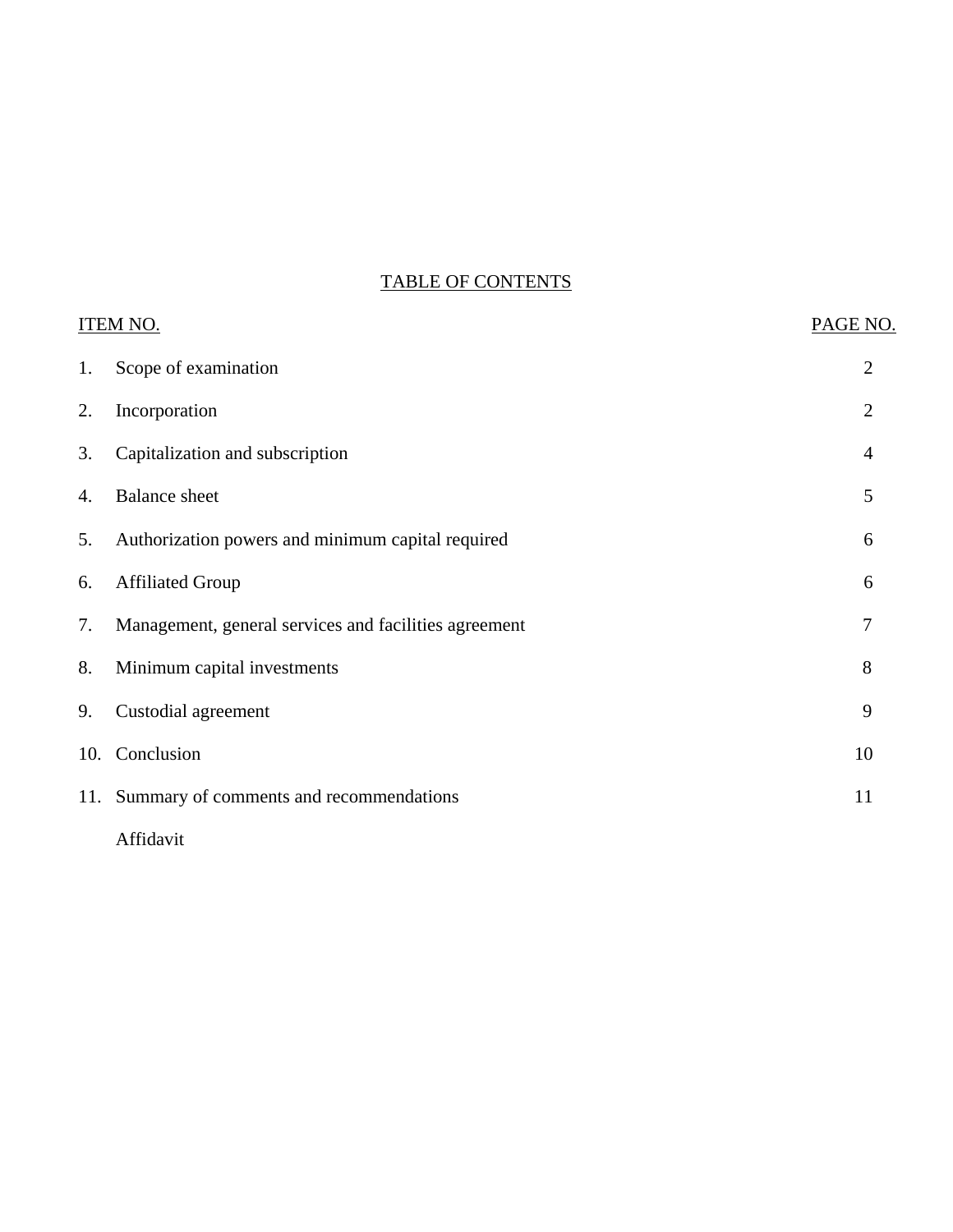

STATE OF NEW YORK INSURANCE DEPARTMENT 25 BEAVER STREET NEW YORK, NEW YORK 10004

December 15, 2005

Honorable Howard Mills Superintendent of Insurance Albany, New York 12257

Sir:

Pursuant to the requirements of the New York Insurance Law, and in compliance with the instructions contained in Appointment Number 22435 dated December 2, 2005 attached hereto, I have made an examination on organization of Healthcare Professionals Insurance Company, Inc. as of December 14, 2005, and submit the following report thereon.

Wherever the designations "the Company" or "HPIC" appear herein without qualification, they should be understood to indicate Healthcare Professionals Insurance Company, Inc.

Wherever the term "Department" appears herein without qualification, it should be understood to mean the New York Insurance Department.

The examination was conducted at the Company's home office located at 217 Great Oaks Boulevard, Albany, New York 12203.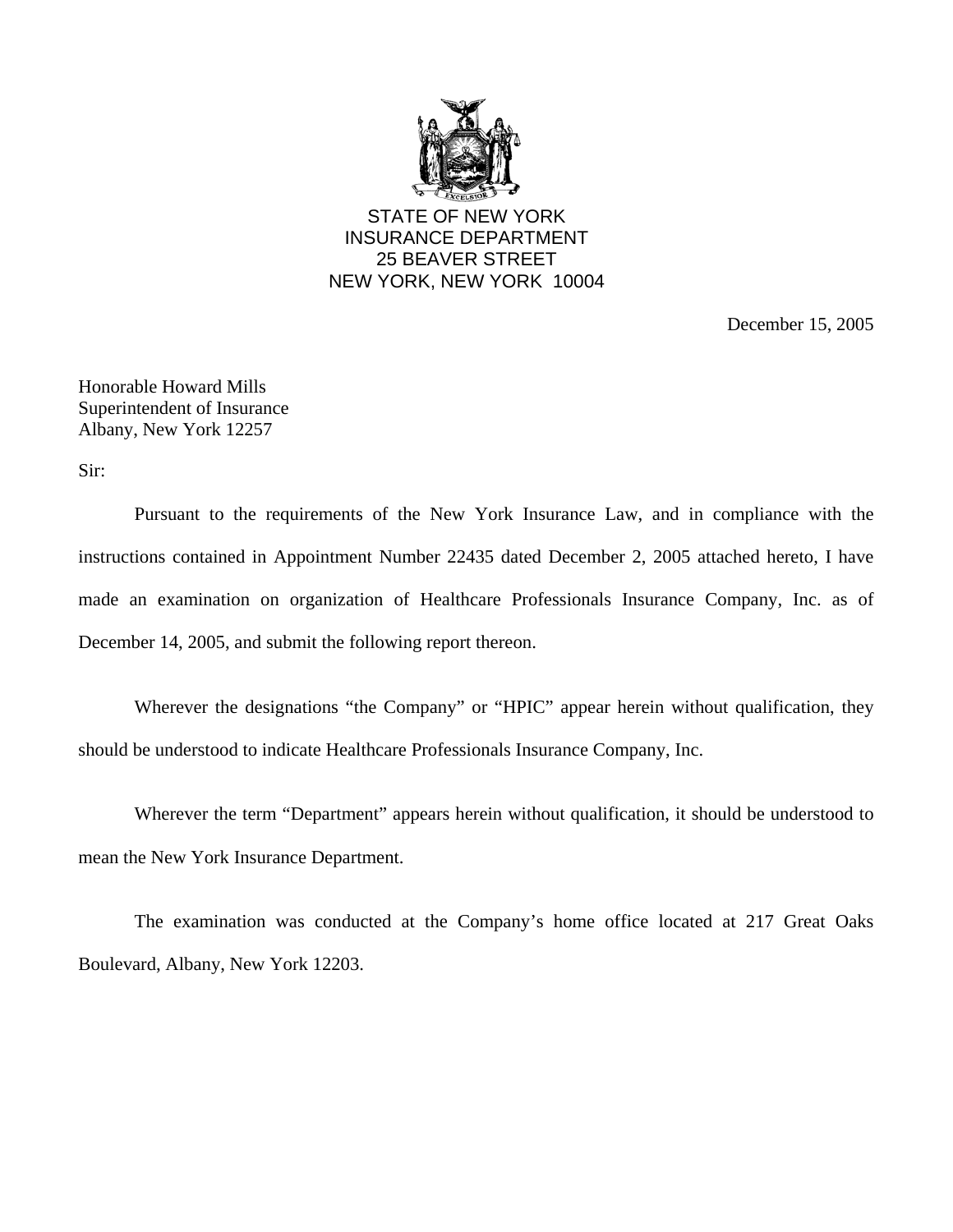## 1. SCOPE OF EXAMINATION

The examination comprised a complete verification of the issuance of the Company's capital stock, the receipt of capital and surplus funds, and the determination of the Company's assets and liabilities. The records examined were the declaration of intention and charter, the by-laws, the certificate of incorporation, the corporate minutes, the stock register and the custodial agreements entered into by the Company as of the examination date. In addition, an affidavit, appended hereto, was obtained from two officers of the Company indicating that the transactions noted in this report were lawful and bona fide.

## **2. INCORPORATION**

Healthcare Professionals Insurance Company, Inc. was incorporated under the laws of the State of New York on June 7, 2005. The Department approved the Company's declaration of intention and charter on the same date. The Company's office is intended to be located at 217 Great Oaks Boulevard, Albany, New York 12203.

The Company's board of directors was comprised of the following thirteen members:

| Name and Residence        | <b>Principal Business Affiliation</b> |
|---------------------------|---------------------------------------|
| Joseph P. Corcoran        | Chief Executive Officer,              |
| Hasbrouck Heights, NJ     | New York Eye and Ear Infirmary        |
| Terence P. Cummings, Esq. | Associate Attorney,                   |
| Montclair, NJ             | Ohrenstein & Brown                    |
| Patricia A. Kundel        | <b>Executive Vice President,</b>      |
| Voorheesville, NY         | HIMCO, Inc.                           |
| Dennis Loughridge         | Chief Financial Officer,              |
| Guilderland, NY           | Consumer Directed Choices, Inc.       |
| Murray S. Marsh           | Consultant / Owner,                   |
| Jamestown, NY             | M <sup>2</sup> Associates             |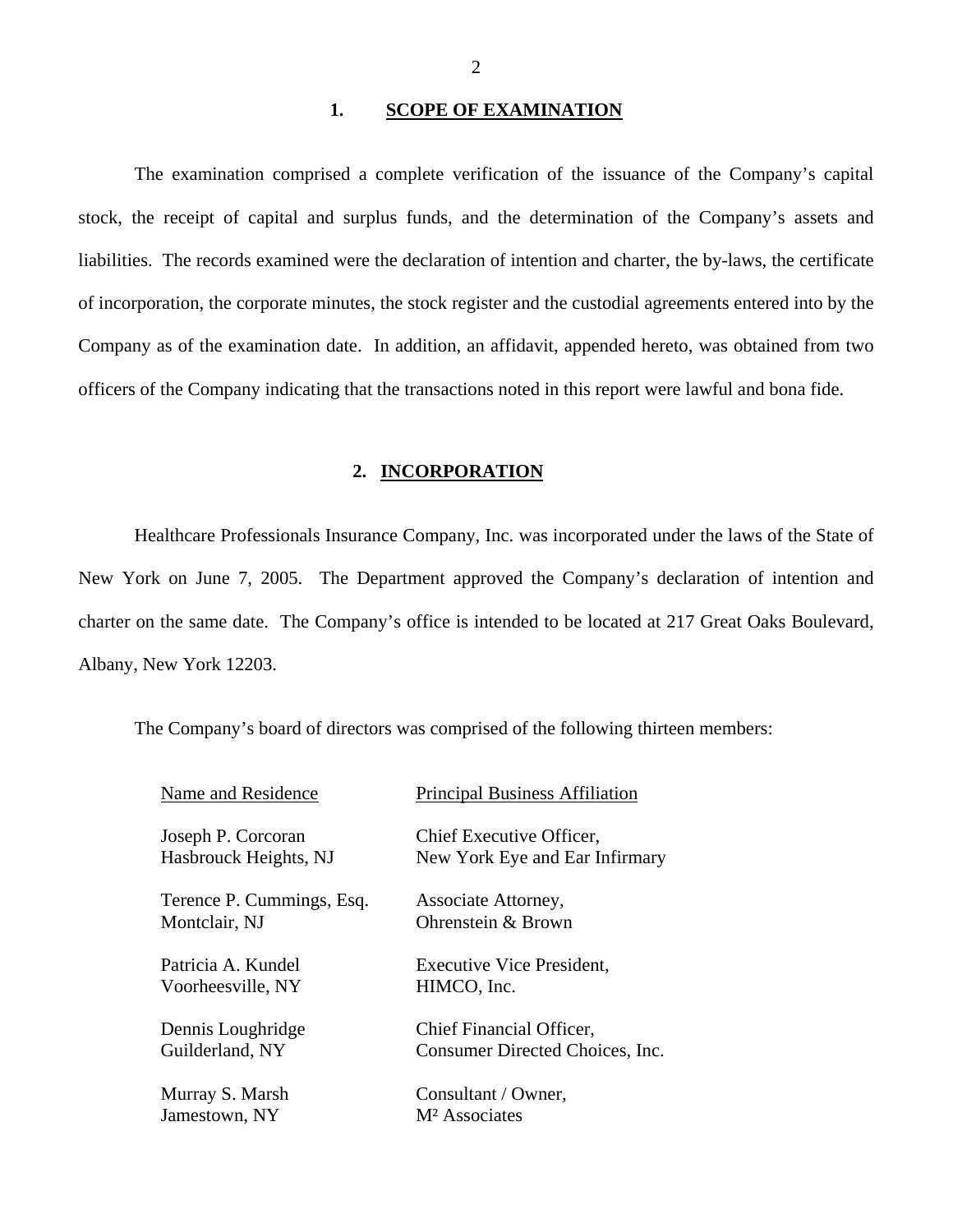| <b>Name and Residence</b>                    | <b>Principal Business Affiliation</b>                                             |
|----------------------------------------------|-----------------------------------------------------------------------------------|
| A. Gordon McAleer                            | President,                                                                        |
| Lewistown, PA                                | Lewistown Hospital                                                                |
| Mark D. Morris                               | President,                                                                        |
| Niskayuna, NY                                | HIMCO, Inc.                                                                       |
| Edward G. Murphy, M.D.                       | President & CEO,                                                                  |
| Roanoke, VA                                  | <b>Carilion Health System</b>                                                     |
| Bertram Oppenheimer, M.D.<br>Eastchester, NY | Vice President of Health Services,<br>Comprehensive Integrated Solutions,<br>Inc. |
| Cleo Ostrander                               | Vice President, Finance,                                                          |
| Saratoga Springs, NY                         | HIMCO, Inc.                                                                       |
| Mark C. Schoell                              | Chief Executive Officer,                                                          |
| Orchard Park, NY                             | <b>United Memorial Medical Center</b>                                             |
| Mark W. Thomas, Esq.<br>Rensselaer, NY       | Attorney,<br>Wilson, Elser, Moskowitz, Edelman<br>& Dicker                        |
| Howard Williams, M.D.                        | Physician,                                                                        |
| Manlius, NY                                  | Syracuse Urology Associates, PC                                                   |

As of December 14, 2005, the principal officers of the Company were as follows:

Name

Title

Murray S. Marsh Edward G. Murphy, MD Mark D. Morris Dennis Loughridge Mark C. Schoell

Chairman Vice Chairman President and Chief Executive Officer **Secretary** Treasurer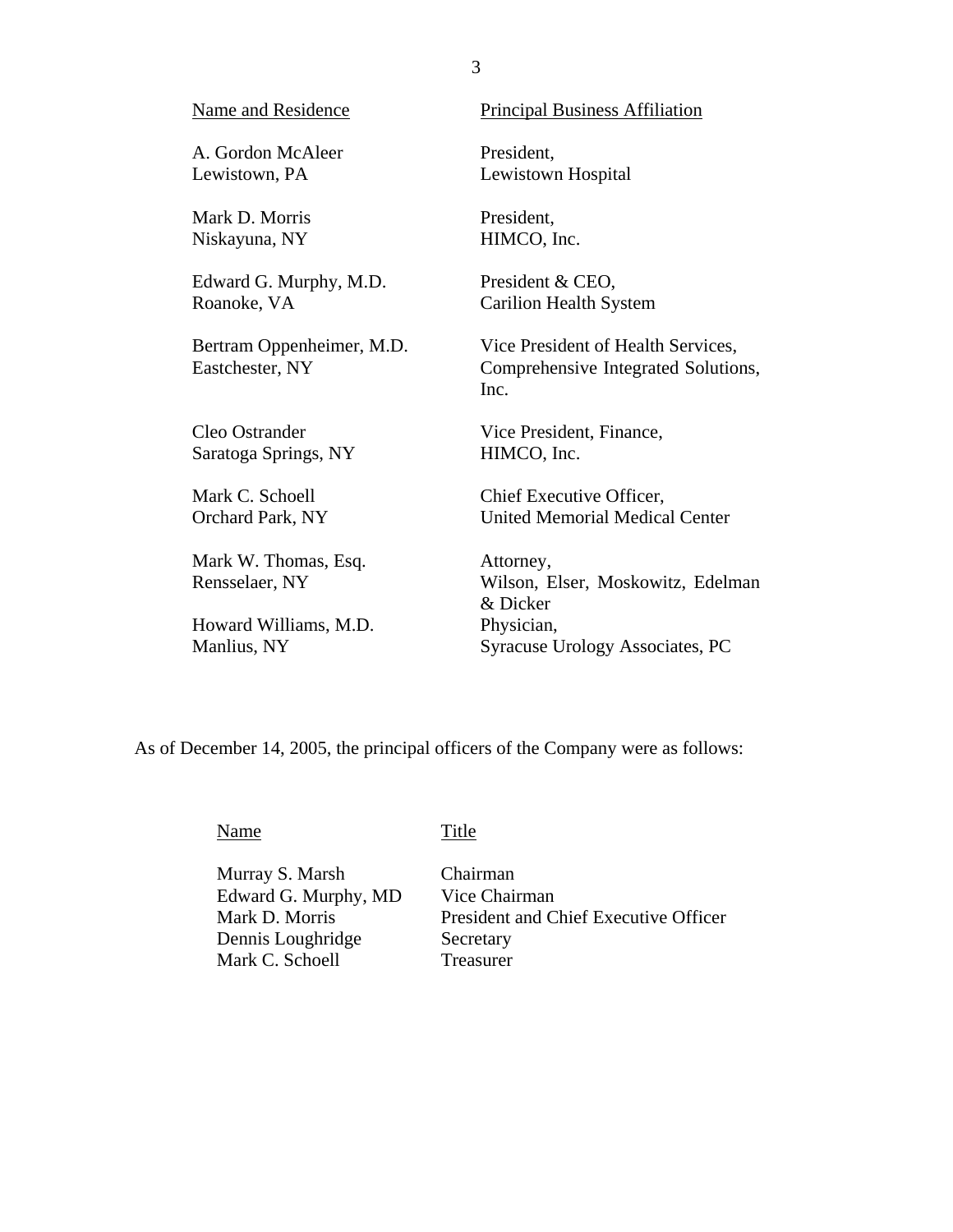### **3. CAPITALIZATION AND SUBSCRIPTION**

<span id="page-5-0"></span>Healthcare Professionals Insurance Company ("HPIC") is a stock company wholly-owned by HANYS Member Hospitals Self-Insurance Trust ("Trust"). The Trust was formed in response to the mandate of the Medical Malpractice Reform Act of 1985.

The Trust represents the interests of over eighty hospitals in New York State. The Trust has caused the organization of HPIC and will be its sole shareholder.

HPIC has an authorized capital of \$10,000,000, consisting of 100 shares of common stock at \$100,000 par value per share. On December 14, 2005, the Company issued 100 shares of its common stock to the Trust for a consideration of \$20,000,000, of which \$10,000,000 was allocated to common stock and \$10,000,000 was paid in and contributed surplus.

In order to fulfill the deposit requirements of Section 4104 of the New York Insurance Law, the Company has placed securities with a par and market value of \$500,000 in a custodial account in the name of "the Superintendent of Insurance of the State of New York" in trust for the security of the policyholders of Healthcare Professionals Insurance Company, Inc.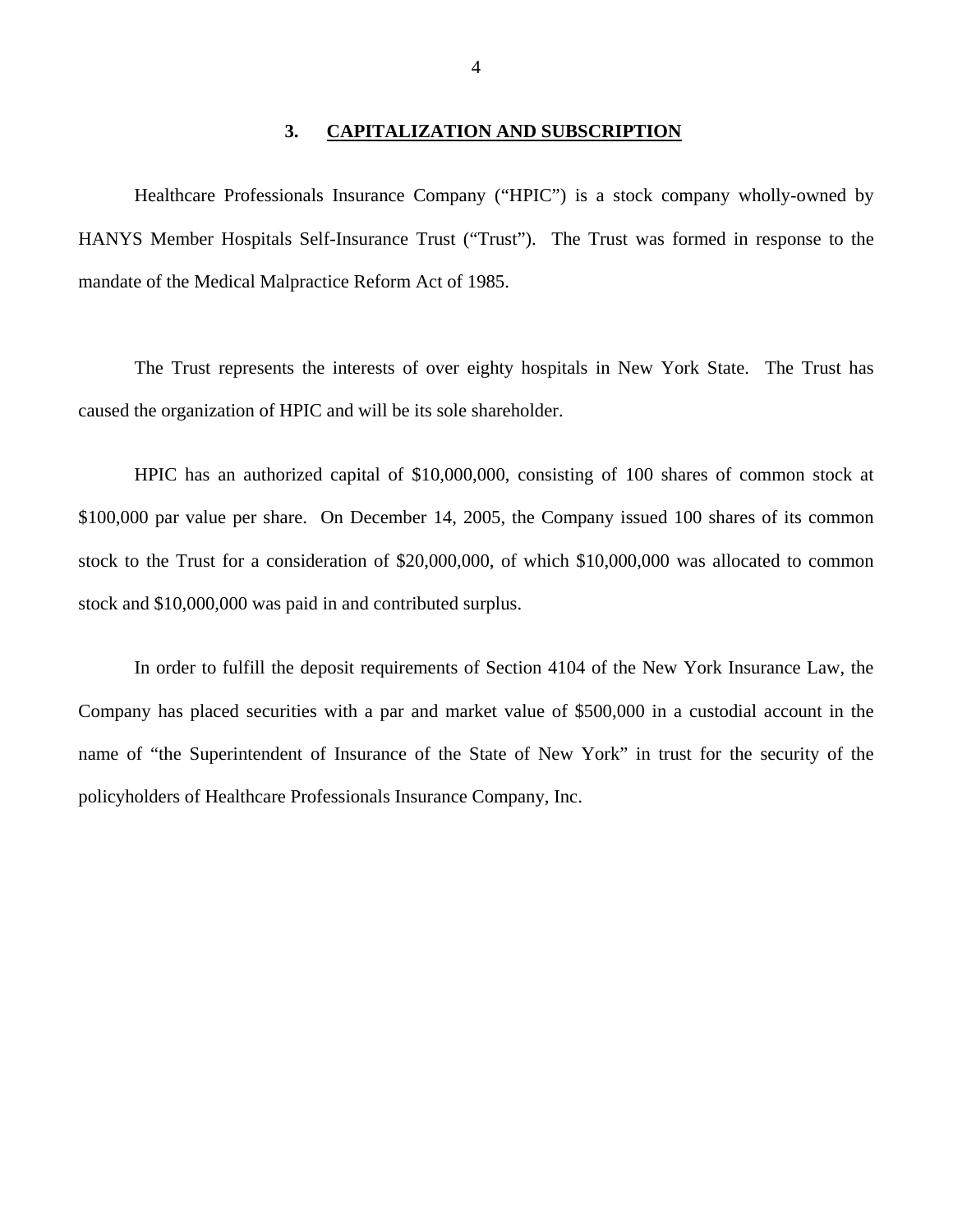# **4. BALANCE SHEET**

The following shows the assets, liabilities and surplus as regards policyholders as determined by this examination as of December 14, 2005 and as reported by the Company:

| Assets                                                                                                                    |                                  |                             |
|---------------------------------------------------------------------------------------------------------------------------|----------------------------------|-----------------------------|
| <b>Bonds</b><br>Short-term investments                                                                                    |                                  | \$<br>500,000<br>19,500,010 |
| Total admitted assets                                                                                                     |                                  | \$20,000,010                |
| Liabilities                                                                                                               |                                  |                             |
| <b>Total liabilities</b>                                                                                                  |                                  | \$0                         |
| <b>Capital and Surplus</b><br>Common capital stock<br>Gross paid in and contributed surplus<br>Unassigned funds (surplus) | \$10,000,000<br>10,000,000<br>10 |                             |
| Total surplus as regards policyholders                                                                                    |                                  | 20,000,010                  |
| Total liabilities and surplus as regards policyholders                                                                    |                                  | \$20,000,010                |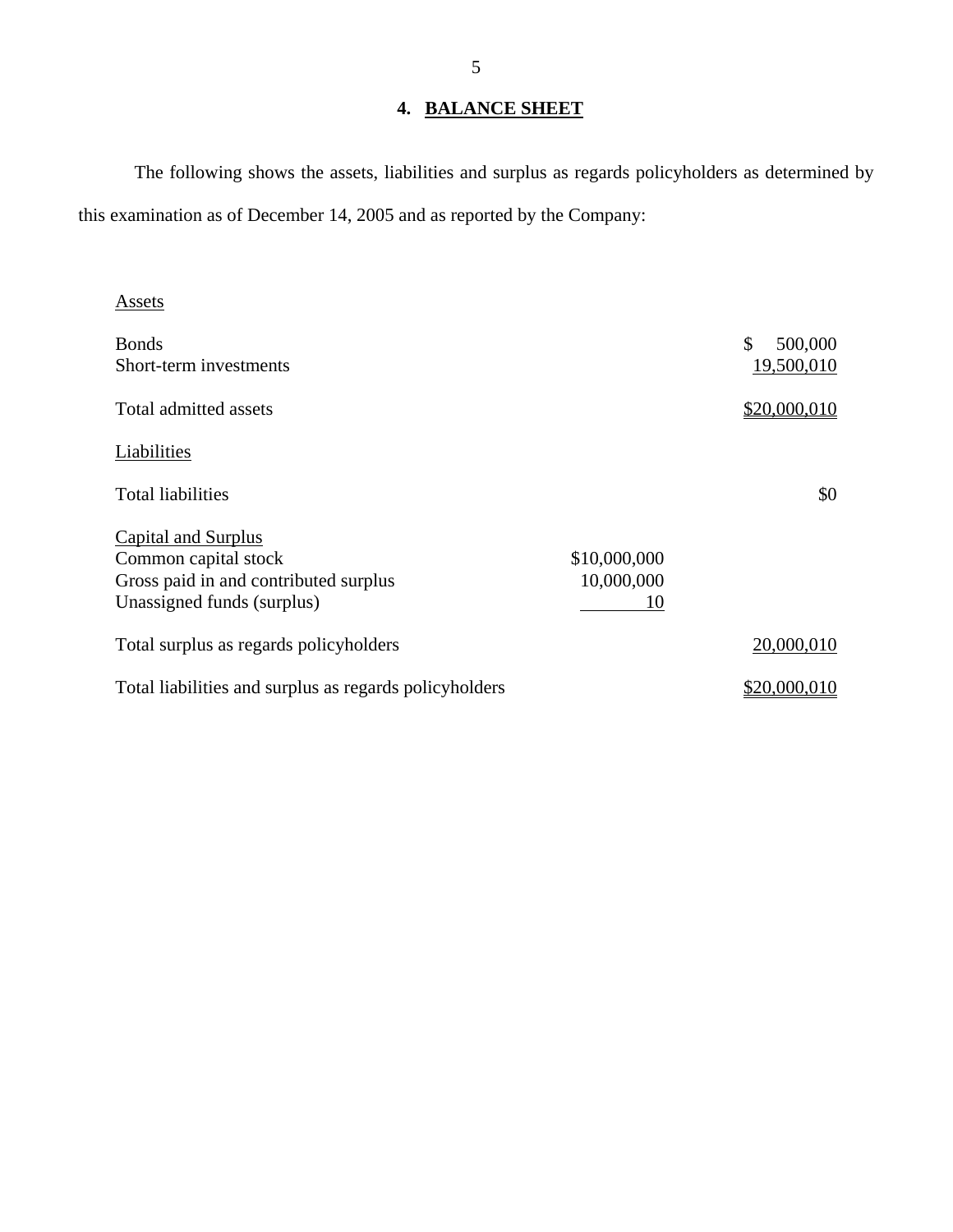## **5. AUTHORIZATION POWERS AND MINIMUM CAPITAL REQUIRED**

<span id="page-7-0"></span>The Company is authorized to transact the kinds of insurance as defined in the following numbered paragraphs of Section 1113(a) of the New York Insurance Law:

| Paragraph | Line of Business                               |
|-----------|------------------------------------------------|
| 4         | Fire                                           |
| 5         | Miscellaneous property damage                  |
| 6         | Water damage                                   |
| 7         | Burglary and theft                             |
| 8         | Glass                                          |
| 9         | Boiler and machinery                           |
| 10        | Elevator                                       |
| 11        | Animal                                         |
| 12        | Collision                                      |
| 13        | Personal injury liability                      |
| 14        | Property damage liability                      |
| 15        | Workers' compensation and employers' liability |
| 16        | Fidelity and surety                            |
| 19        | Motor vehicle and aircraft physical damage     |
| 20        | Marine and inland marine                       |
| 21        | Marine protection and indemnity                |

Based on the lines of business for which the Company is licensed and the Company's current capital structure, and pursuant to the requirements of Articles 13 and 41 of the New York Insurance Law, the Company is required to maintain a minimum surplus to policyholders in the amount of \$3,800,000.

## **6. AFFILIATED GROUP**

Healthcare Professional Insurance Company, Inc. is wholly-owned by HANYS Member Hospitals Self-Insurance Trust.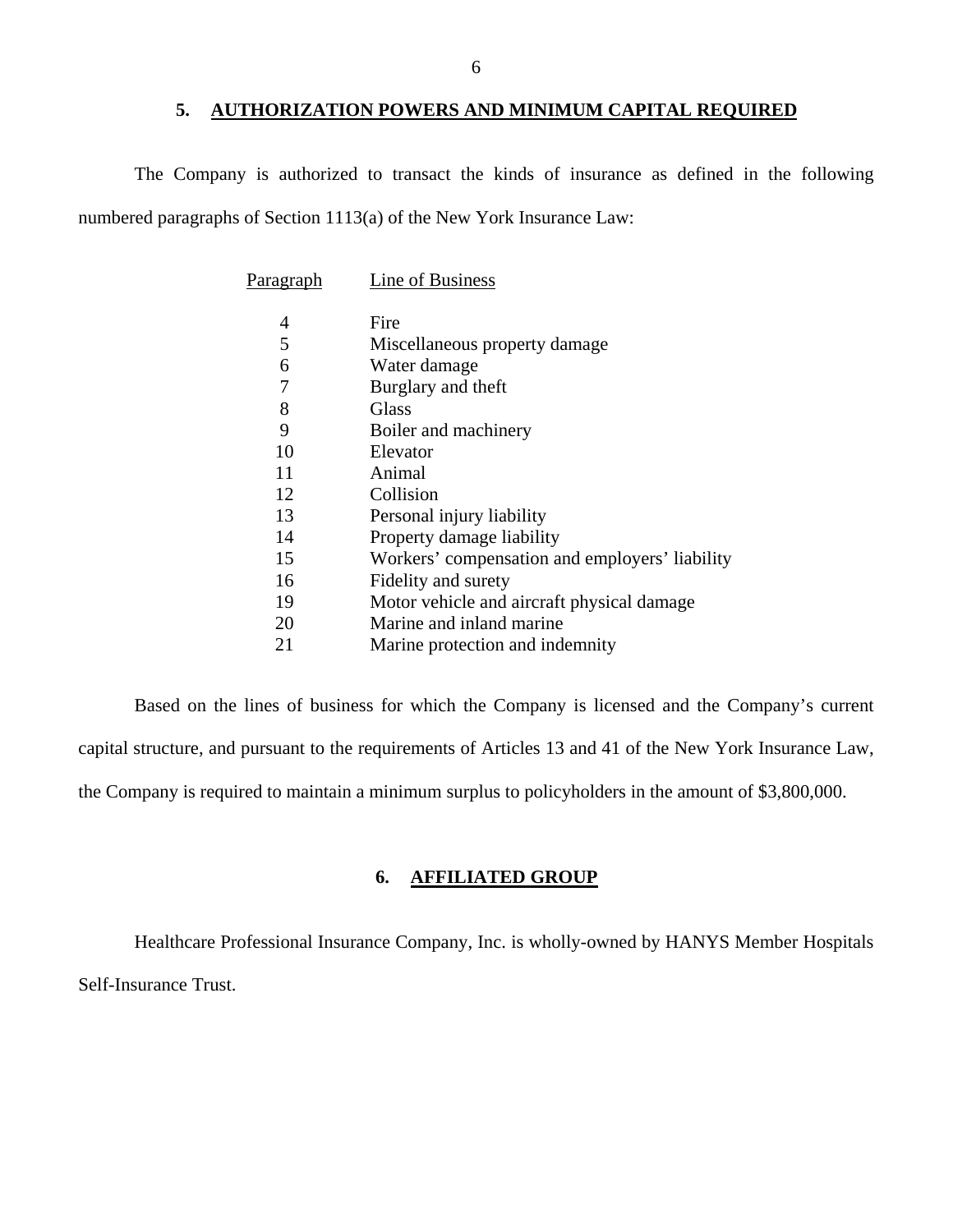<span id="page-8-0"></span>The following is a chart of the affiliated group at December 14, 2005:



#### **7. MANAGEMENT, GENERAL SERVICES and FACILITIES AGREEMENT**

The Company will not employ any full-time employees. Effective November 1, 2005, HPIC entered into a management, general services and facilities agreement with Hospital Insurance Management Company, Inc. ("HIMCO"), a New York corporation.

The agreement states that HIMCO shall provide management and financial services to, for and on behalf of HPIC.

In accordance with the agreement, HIMCO's compensation shall be based and determined upon an annual fee which HIMCO shall develop and submit at least sixty days prior to the end of each year, for the following year, to HPIC for its approval. The amounts set forth in said fee shall be utilized by HIMCO to discharge all ordinary expenses of HPIC, but shall not include start-up costs, allocated loss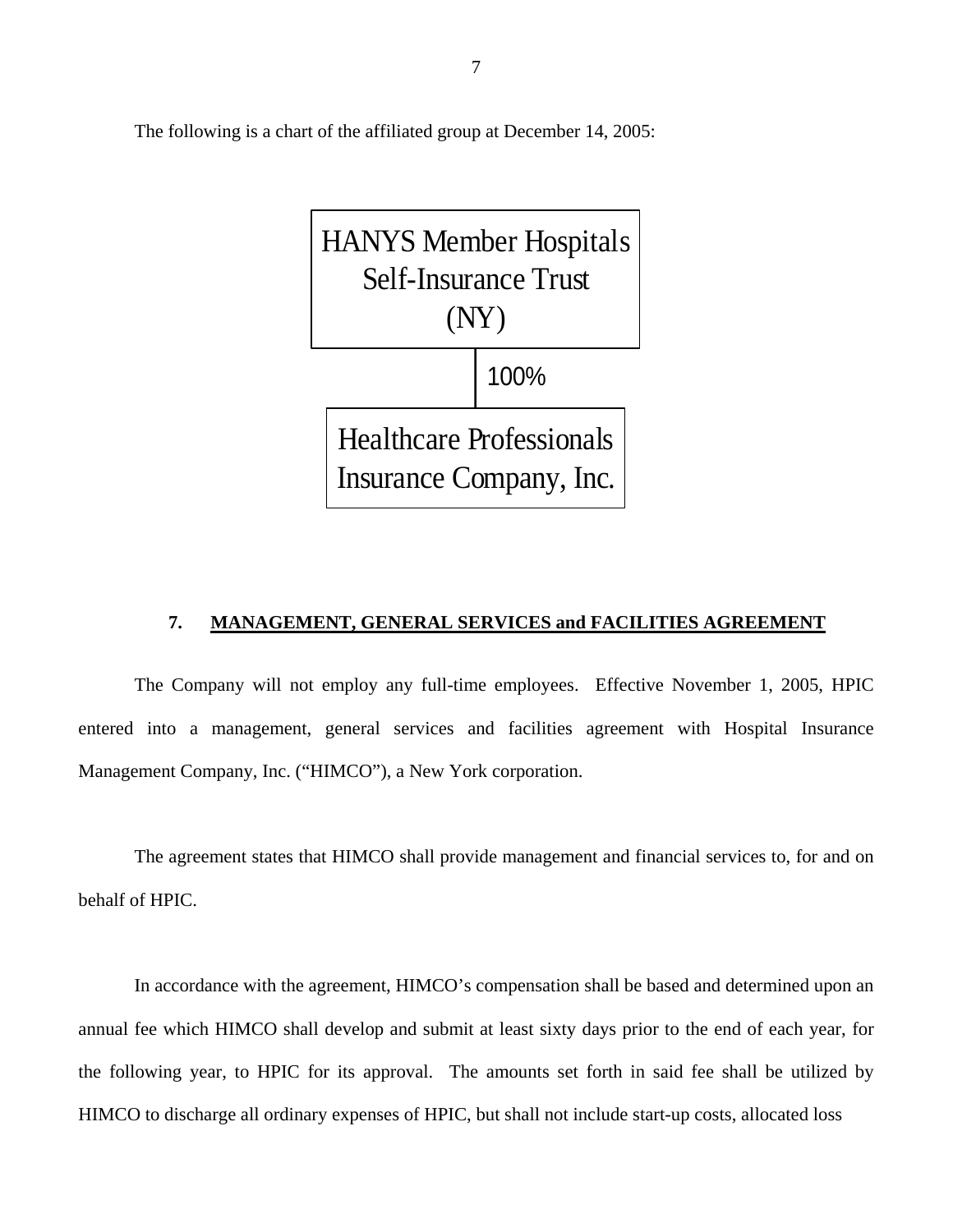<span id="page-9-0"></span>expenses, legal expenses or any compensation due to independent service providers engaged by HPIC to provide actuarial, investment, financial, legal or other services which shall be paid by HPIC pursuant to separate agreements to be entered into between HPIC and such independent providers.

#### **8. MINIMUM CAPITAL INVESTMENTS**

Section 4103(a) puts forth the financial requirements of a stock insurance company. Section 4103(a) requires a stock insurance company, licensed for the same lines of business as HPIC to have minimum capital of \$3,800,000 and to maintain surplus to policyholders of \$3,800,000.

In view of the above, it appears that HPIC would be required to have minimum capital investments of \$3,800,000 before investing its funds in any other investments.

Further, Section 1402(b) states in part:

"Not less than sixty percent of the amount of the required minimum capital or surplus to policyholder investments shall consist of the types specified in paragraphs one and two hereof:

- (1) Obligations of the United States or of any agency thereof provided such agency obligations are guaranteed as to principal and interest by the United States.
- (2) Direct obligations of this state or of any county, district or municipality thereof".

Based upon the review of the investment listing and bank confirmation, it appears that HPIC did not satisfy the minimum capital investment requirements inasmuch as CMG Short-term Bond Fund and Columbia Core Bond Fund securities are not considered eligible in accordance with Section 1402(b) of the New York Insurance Law.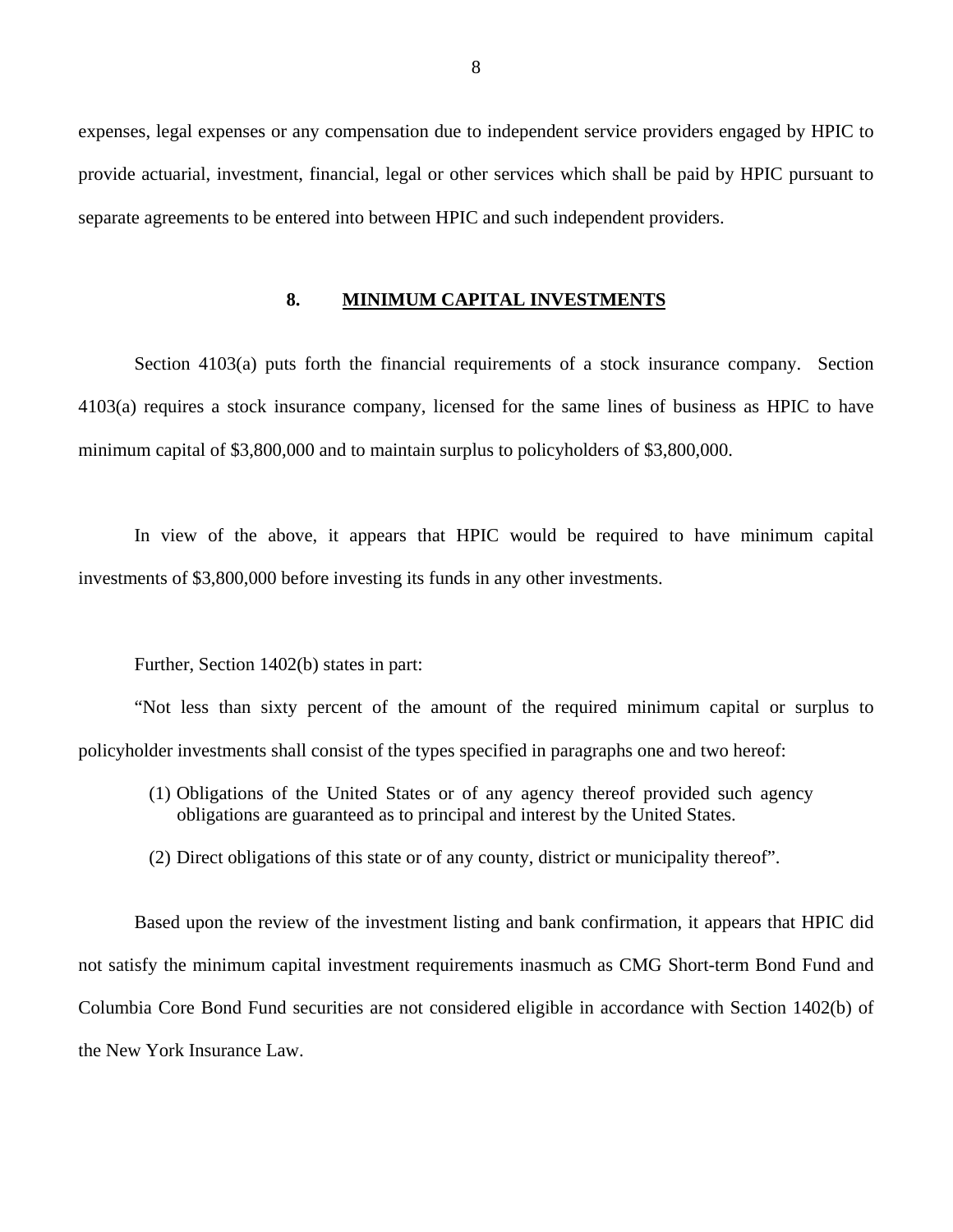<span id="page-10-0"></span>Thus, it is recommended that the Company comply with Section 1402(b) of the New York Insurance Law and replace the ineligible investments.

It should be noted that subsequent to the examination date, the Company replaced ineligible investments to comply with the above recommendation.

## **9. CUSTODIAL AGREEMENT**

The review of the Bank of America custodial agreement for Healthcare Professionals Insurance Company, Inc. revealed that the agreement lacks five of the twelve NAIC Custodial Agreement provisions. The provisions missing are as follows:

- 1. That the national bank, state bank, or trust company, as custodian is obligated to indemnify the insurance company for any insurance company's loss of securities in the custodian's custody, except that, unless domiciliary state law, regulation, or administrative action otherwise require a stricter standard, the bank or trust company shall not be so obligated to the extent that such loss was caused by other than the negligence or dishonesty of the custodian;
- 2. That in the event of a loss of the securities for which the custodian is obligated to indemnify the insurance company, the securities shall be promptly replaced or the value of the securities and the value of any loss of rights or privileges resulting from said loss of securities shall be promptly replaced; and may provide;
- 3. That the national bank, state bank or trust company as custodian shall not be liable for any failure to take any action required to be taken hereunder in the event and to the extent that the taking of such action is prevented or delayed by war (whether declared or not and including existing wars), revolution, insurrection, riot, civil commotion, act of God, accident, fire, explosions, stoppage of labor, strikes or other differences with employees, laws, regulations, orders or other acts of any governmental authority, or any other cause whatever beyond its reasonable control;
- 4. That in the event that the custodian gains entry in a clearing corporation through an agent, there should be [an] a written agreement between the custodian and the agent that the agent shall be subjected to the same liability for loss of securities as the custodian. If the agent is governed by laws that differ from the regulation of the custodian, the Commissioner of Insurance of the state of domicile may accept a standard of liability applicable to the agent that is different from the standard liability;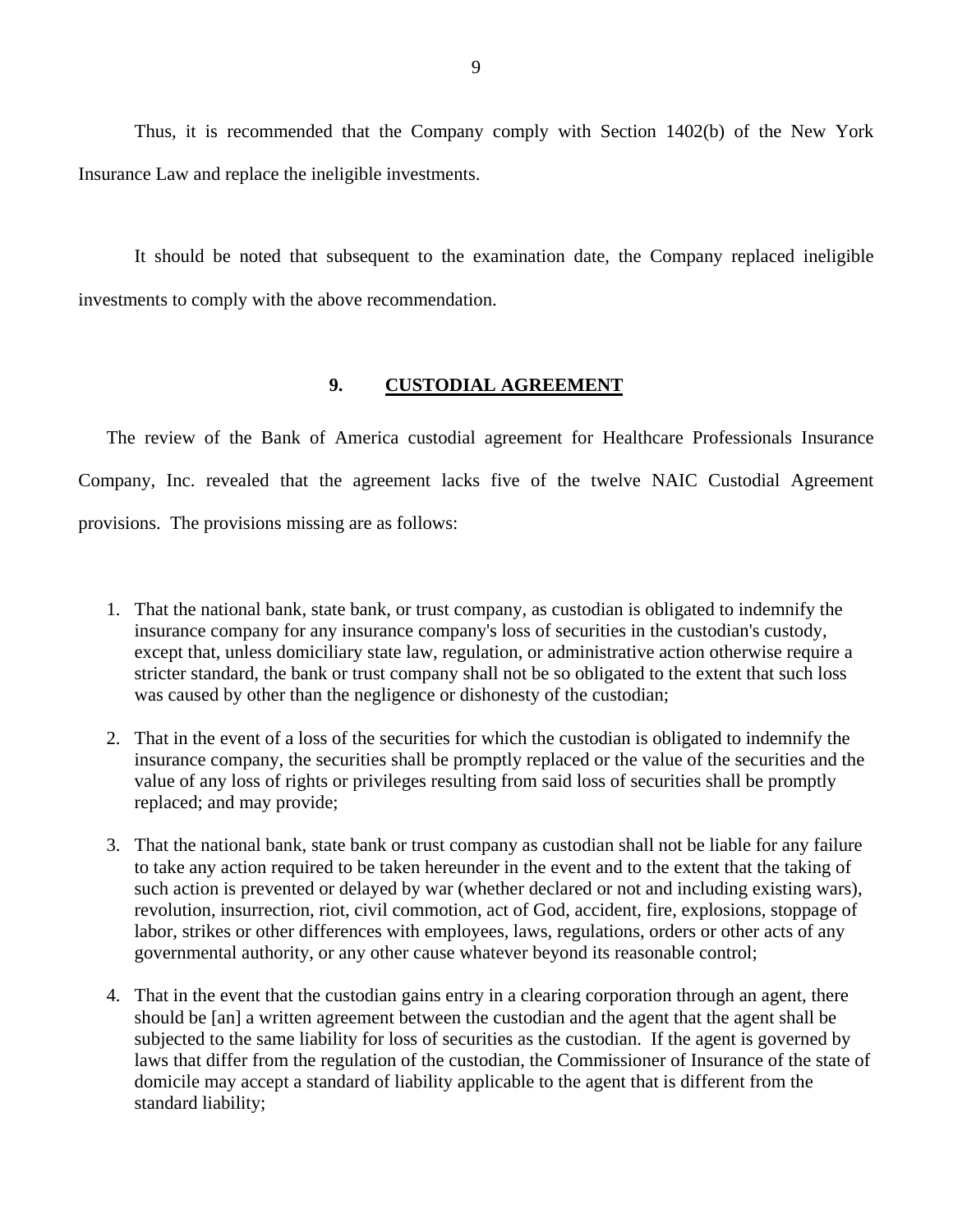<span id="page-11-0"></span>5. That if the custodial agreement has been terminated or if 100% of the account assets in any one custody account have been withdrawn, the custodian shall provide written notification, within three business days of termination or withdrawal, to the insurer's domiciliary commissioner;

It is recommended that the Company amend its custodial agreement to include all the protective covenants and provisions in order to comply with the requirements set forth in the NAIC Financial Condition Examiners Handbook and Department guidelines.

#### **10. CONCLUSION**

Based on the foregoing examination, it is concluded that the Company sold 100 shares of common stock with a par value of \$[100,000.00](https://100,000.00) per share. These shares represented the total authorized and issued stock for which the Company received a consideration of \$20,000,000, of which \$10,000,000 represents capital paid in and \$10,000,000 represents gross paid in and contributed surplus.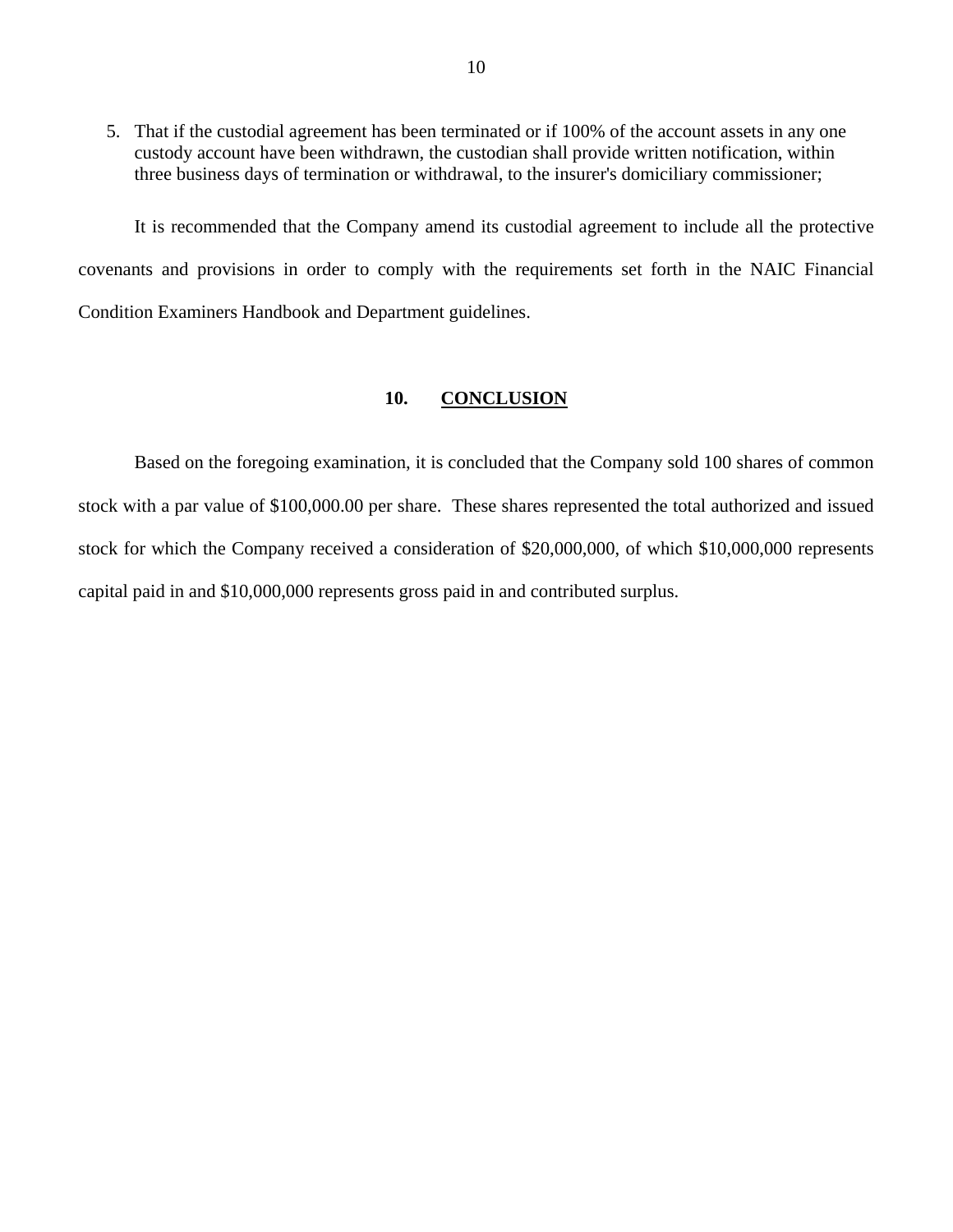## **11. SUMMARY OF COMMENTS AND RECOMMENDATIONS**

## <span id="page-12-0"></span>**ITEM**

## PAGE NO.

9

### A. Minimum Capital Investments

It is recommended that the Company comply with Section 1402(b) of the New York Insurance Law and replace ineligible investments.

Subsequent to the examination date the Company replaced the ineligible investments to be in compliance.

## B. Custodial Agreement

It is recommended that the Company amend its custodial agreement to 10 include all the protective covenants and provisions in order to comply with the requirements set forth in the NAIC Financial Condition Examiners Handbook and Department guidelines.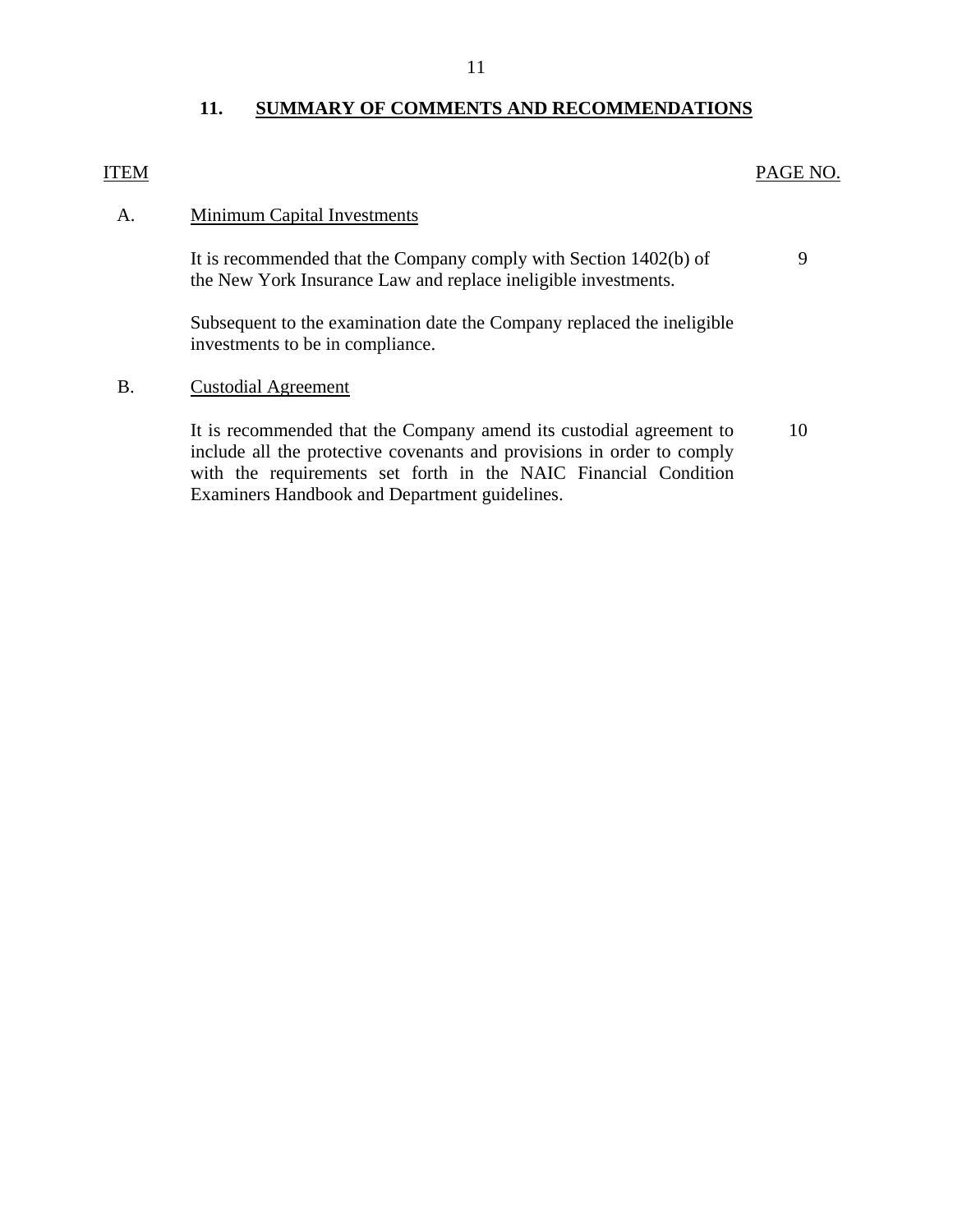Respectfully submitted,

 $\sqrt{S/2}$  $\overline{\phantom{a}}$  /S/

 Fe Rosales, CFE Senior Insurance Examiner

STATE OF NEW YORK ) )SS: COUNTY OF ALBANY )

FE ROSALES, being duly sworn, deposes and says that the foregoing report, subscribed to by her, is true to the best of her knowledge and belief.

 $\sqrt{S/}$ Fe Rosales

Subscribed and sworn to before me

this  $\qquad \qquad \text{day of} \qquad \qquad .2005.$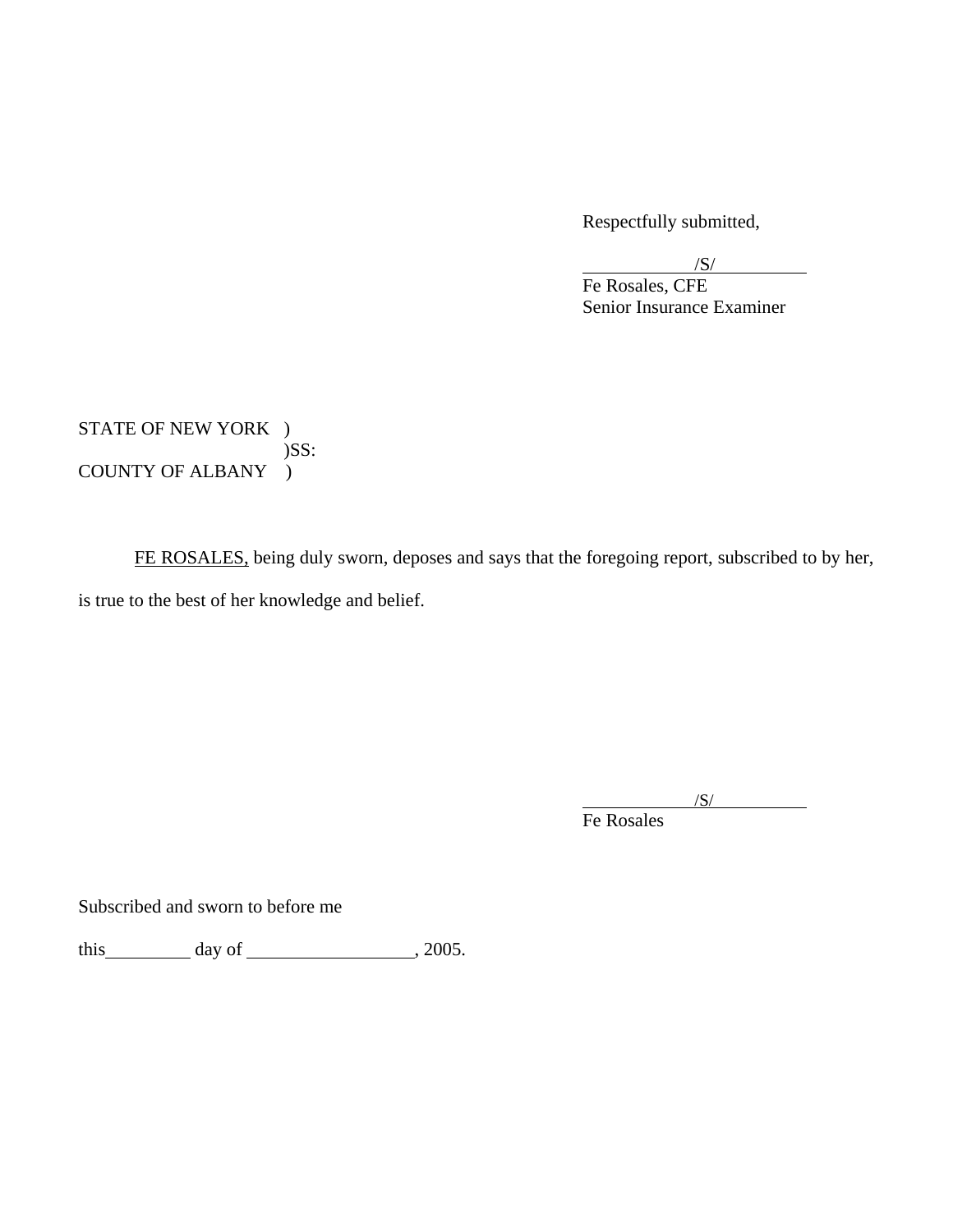STATE OF NEW YORK,  $SS.$ : COUNTY OF ALBANY )

The undersigned each an executive officer of Healthcare Professionals Insurance Company, Inc. (HPIC) (the "Company") duly sworn, depose and say under oath that, on the date of 12/14/2005:

- 1. Each of the undersigned is an officer of the Company.
- 2. The Company's capital and surplus equals Twenty Million Dollars (\$20,000,000), consisting of paid in capital of Ten Million Dollars  $(\$10,000,000)$  and contributed surplus of Ten Million Dollars (\$10,000,000) (the "Capital and Surplus"). The capital and surplus is on deposit with the Bank of America.
- 3. No part of the Capital and Surplus has been withdrawn, pledged, or in any way impaired.
- 4. No part of the Capital and Surplus is to be invested or otherwise legitimately used or appropriated except for the sole and exclusive use and benefit of the Company.
- 5. There is no agreement or understanding, express or implied, made or existing between the Company and its officers, or any or either of them, or any person or persons, to the effect or import that the money paid in by any stockholder shall be loaned or returned to it.
- 6. Neither the Company nor any of its officers is an any way, manner or form pledged or committed to make any investment, loan or disposition of the Capital and Surplus, or any part or portion thereof, which is not in strict conformity in all respects with the provisions of the Insurance Law of the State of New York.
- 7. The Capital and Surplus is the property of the Company and is possessed by the Company in ts corporate name and capacity for the benefit of its policyholders.

 $\frac{12}{\frac{2}{\text{Date}}}$ (Signature)

~~~-~t---.:...--,)1,~~=at~

DENNIS LOUGHRIDGE Secretary

President & CEO

This  $Z^{\prime\prime}$  day of *[LCLUMLU* , 2005

Subscribed and sworn the before me<br>This 12<sup>th</sup> day of *Delendice*<br>Machele Ponyale

**MARYHELEN POMYKALA Notary** Public, **State** of New **Yori Qual. in Rensselaer Co. No. 01P06107130 Commission Expires 3/22/20 28**